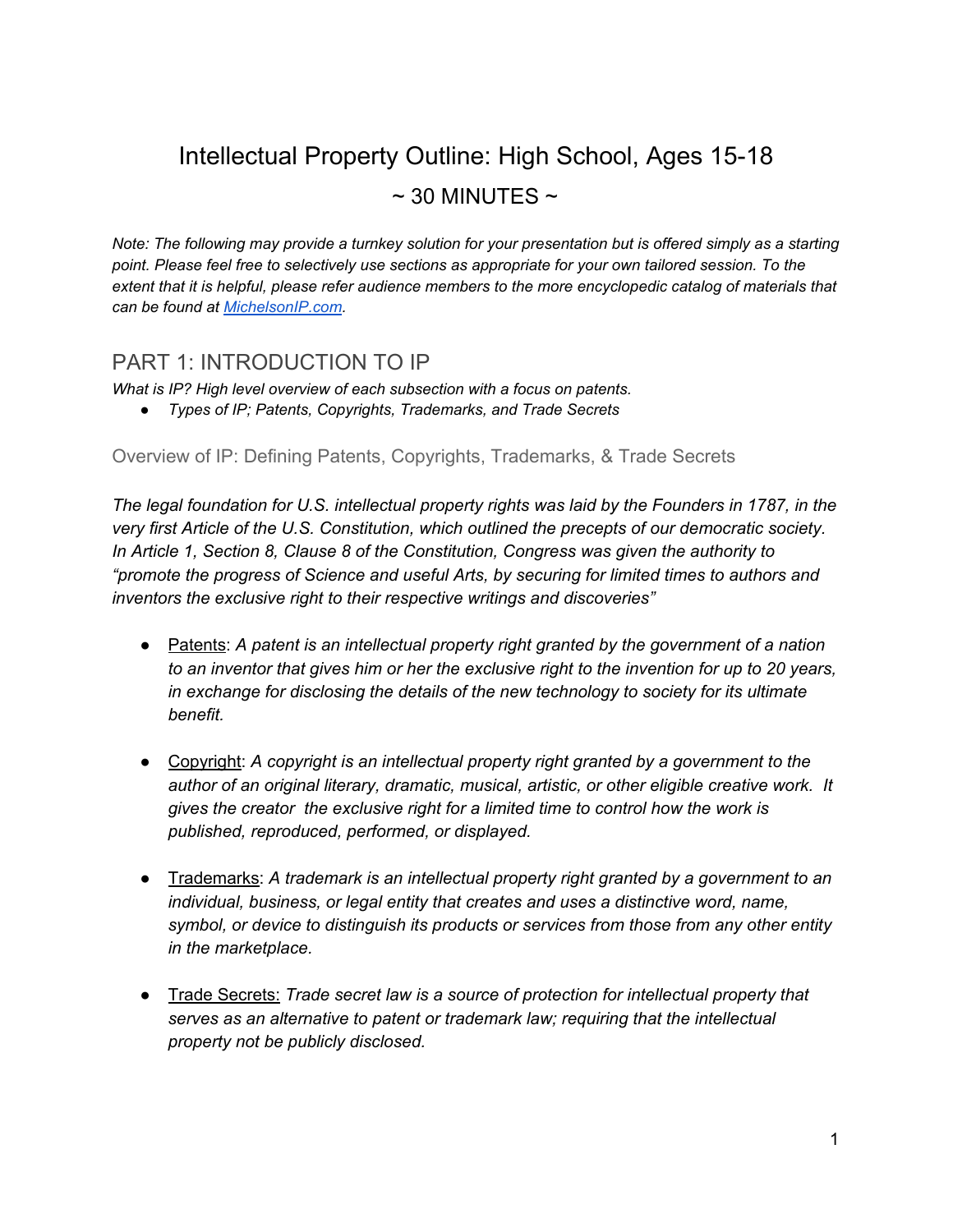# PART 2: IN DEPTH REVIEW OF PATENTS IN THE U.S.

# The History of Patents & The U.S. Patent System

#### **The History of Patents -** *What are the origins of the patent system?*

- Patent-like incentives first appeared in ancient Greece in 500 BC, and continued to spread throughout Europe through the 1700s. Early patent systems reinforced the wealth of elites instead of the welfare and productive capacity of the whole of society.
	- British patent application fees, for example, were more than 11 times the per capita income of the average citizen. This restricted innovation to a small sector of the population.

#### **Foundations of Patent Protection -** *W hat is the rationale for issuing a patent?*

- **●** As the first country in the world to incorporate intellectual property rights in its national constitution, America's founders viewed intellectual property rights as vital to the nation's economic survival.
	- **○** They consciously designed a patent system that would do what no patent system had ever done before — **stimulate the inventive genius and entrepreneurial energy of the common man**.
- Today's U.S.patent system satisfies two broad goals:
	- Stimulates invention: The inherent property rights of inventors and authors to their creations are protected, thereby helping to ensure that the wellsprings of creation and productivity do not dry up for lack of incentive.
	- $\circ$  Is an effective tool for knowledge sharing: The benefits derived from these inventions and creations are ultimately harnessed to the public good through disclosure, thus promoting the progress of the nation and "the general welfare" of its citizens.

#### **America's Uniquely Democratic Patent System -** *H ow did the U.S. create a patent system for everyone?*

- In order to create a patent system that benefits everyone and facilities innovation, the founding fathers integrated **six unique democratic features into the U.S. patent system**:
	- Low fees: making patents affordable to ensure that all citizens, including the poor, could participate in the developing industrial revolution.
	- Simplified application procedures
	- Disclosure of new technology developments
	- World's first examination system of patents for validity
	- No "Working Requirements" reduced monopoly control
	- A new technology marketplace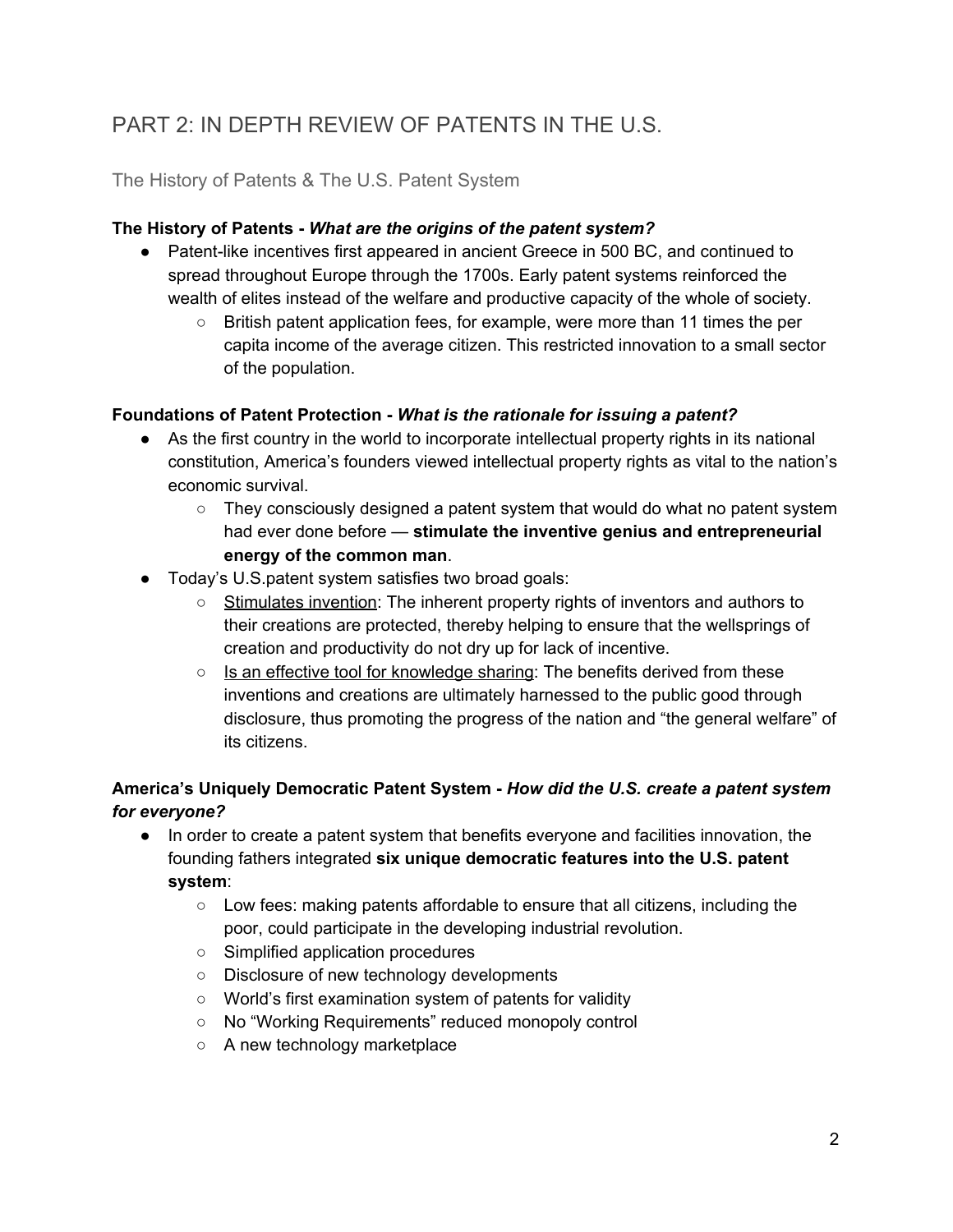● As a result, these unique features of the U.S. patent system greatly expanded the number of inventors in our nation, and led to a dramatic surge in innovation.

Requirements and Limitations of Patentability

### **Criteria for Patenting -** *What, Exactly, Can You Patent?*

- Title 35 of the United States Code, also known as "The Patent Act," says that a machine, manufacture, process, or composition of matter can be patented if it demonstrates the following three characteristics:
	- Novelty
	- Non-obviousness, and
	- Utility
- Patentable inventions fall into one of two categories: products or processes.
	- You cannot patent ideas; the most important reason why one thing is patentable and another is not lies in the difference between ideas and applications.
	- You cannot patent mathematical formulas, a law of nature or a natural phenomena; they all exist independently of human intervention, making this knowledge freely available.
- The highest hurdle facing inventors is non-obviousness requirement; the vast majority of rejections at the patent office are for obvious reasons.
- **● Camera phone example:**
	- Inventing the camera phone was not so obvious in meeting the non-obviousness patent requirement.
	- While composed of well-known and widely-available components, combining the two did satisfy the non-obviousness requirement because it became more than the sum of its parts, and met a large and previously-unfilled need in the marketplace.
	- $\circ$  This is apparent as we see millions of people who take selfies everyday.

# Patent Enforcement Actions

#### **Enforcing Patent Rights -** *How are patent rights protected?*

#### *Patent Law and Enforcement*

- Patents can be enforced by their owners in U.S. federal courts. It is up to the owner of the patent, the "patentee," to enforce it against infringers by filing a civil case in federal court for patent infringement.
	- It's important to note that patent rights only exclude others from using the patentee's invention; patent holders have the legal right to exclude others from making, using, selling, or importing the patented invention throughout the U.S.
- Patent infringement occurs regardless of the infringer's lack of knowledge of the patent or their intent to infringe it.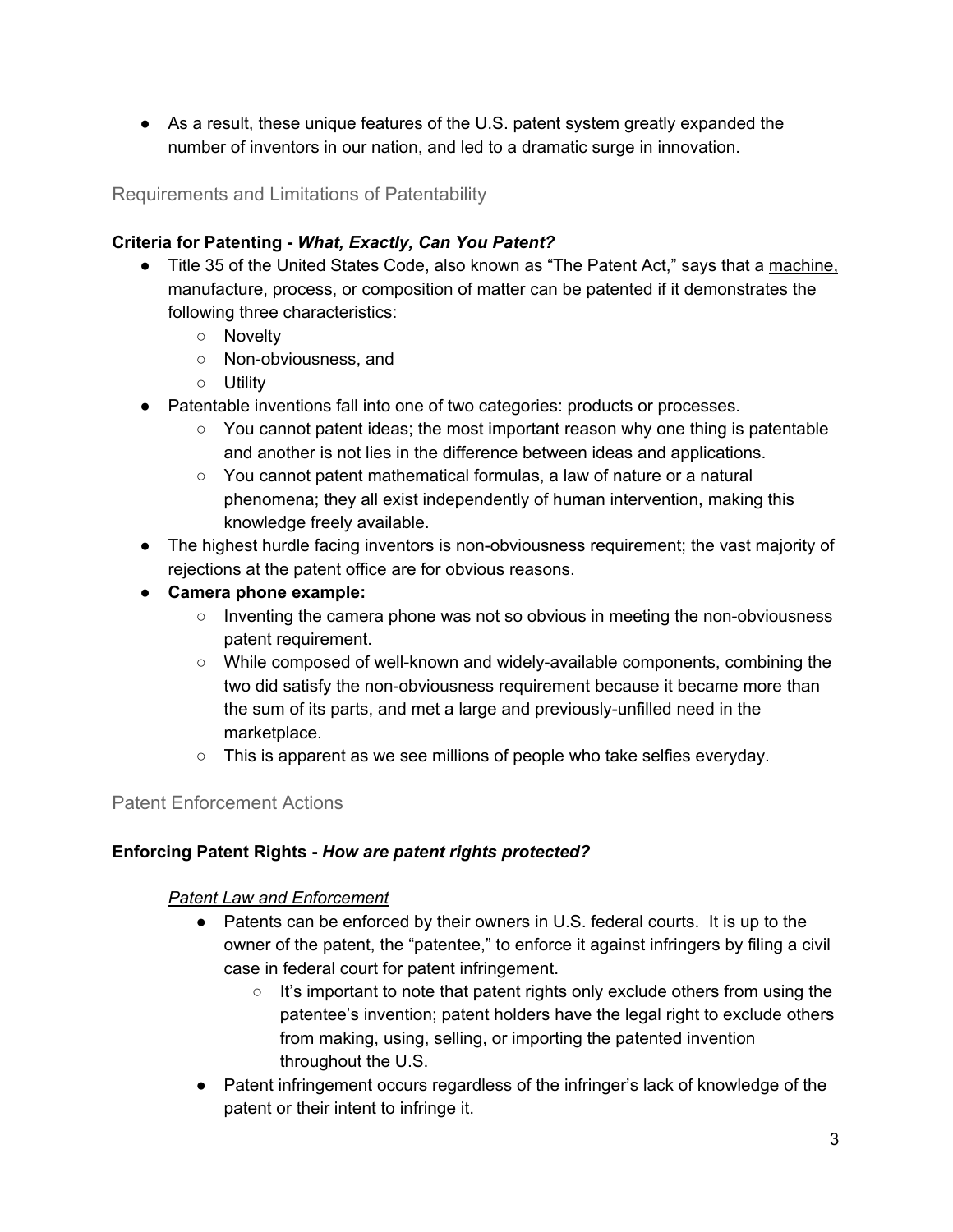● In modern times, patent enforcement has become a long and very expensive process. Patent litigation serves a vital function in society by settling the validity and disputed ownership of patent rights so these can be commercialized into new products, services, and medical treatments.

#### *Patent Infringement*

- If the patentee believes their patent is being infringed, they should first hire a patent trial lawyer; the lawyer will evaluate the patent and the accused device or process to provide a legal opinion about whether or not an infringement exists.
- If infringement is found, options for pursuing a patent infringement claim include:
	- Demand that the alleged infringer stop infringing and pay damages for past infringement.
	- Offer the alleged infringer a license to practice your invention for money, called "royalty."
	- Ignore the infringement, or postpone any action for a time.
	- File a patent infringement lawsuit in federal court against the alleged infringer.

#### **Should You Take the Claim to Court?**

- **●** While time consuming, successful patentees can reap huge monetary damages for another's patent infringement and possibly increased market share.
- **●** Once the decision to enforce a patent through litigation, a series of complex steps begins to determine the who, what, where, when, and how of events.
	- **○** Who determine the corporation or individual(s) who infringed and whether they should be sued individually or collectively.
	- **○** What create a claim chart detailing your patent claims and the product or service that has infringed upon them.
	- Where Determine your location or "venue" options and select the one that aligns most closely with your objectives.
	- **○** When Once infringement has been discovered, the claim should be filed as soon as you have sufficient evidence to prove the claim.
	- **○** How Plaintiffs may select whether their claim is decided by a judge or jury. The complexity of the case often informs this decision.

#### **Mediation and Arbitration** *- What are the alternatives to litigation?*

- The high cost, delay, and disruption of litigation motivate many adversaries to seek alternatives to litigation to resolve their disputes. Two popular alternative dispute resolutions are mediation and arbitration.
	- Mediation is simply an exchange between adversaries overseen by an individual with expertise and/or training in helping parties reach an agreement.
	- The main difference between mediation and arbitration is decisiveness. Mediations result in settlements only if all parties agree to a resolution. In most arbitrations, the parties agree to be bound by the decision of the arbitrator(s).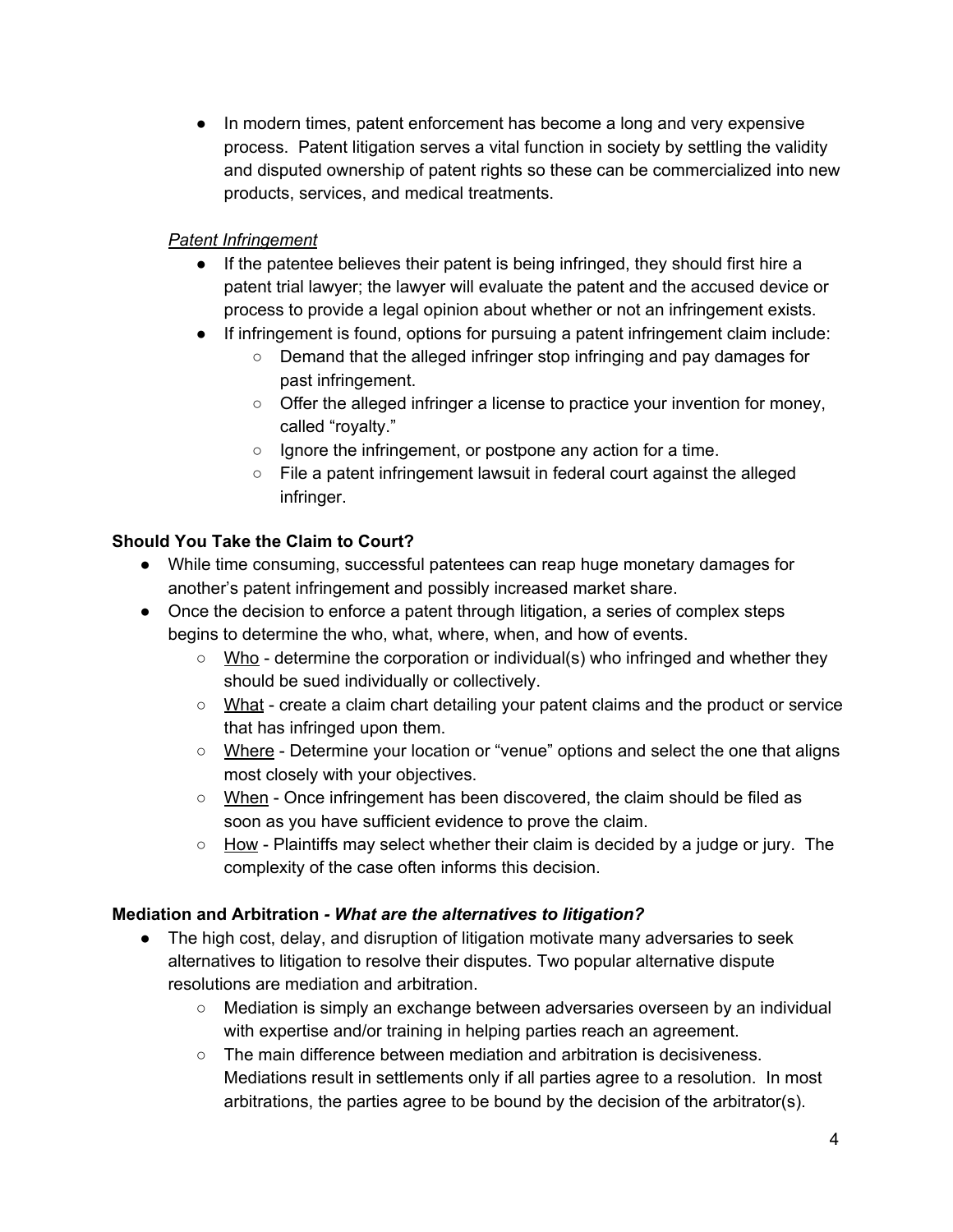● Alternative dispute resolutions are often faster, less expensive, and more private, as compared with public lawsuit procedures. The driving force behind ADR is confidentiality.

### **Conclusion**

Intellectual Property (IP) rights are vital to a nation's economic survival; IP comprises an astonishing 38 percent of total U.S. GDP today, and represents 80 percent of the market value of all publicly traded companies in the U.S. As a result, any young person today who does not understand the basics of intellectual property--and its value and role in science, business, and arts professions--will find him or herself at a distinct disadvantage in the world of tomorrow.

- Over the last 40 years, intellectual property has grown from an arcane, narrowly-specialized legal field into a major force in American social and economic life.
- Intellectual property is now the chief engine of wealth creation and economic growth in the world.
- America's patent system helped create the most successful economy on the face of the earth. The Founders designed the world's first democratized intellectual property system, precisely because they believed in the ingenuity of the common citizen.

# PART 3: SUPPLEMENTAL IP SECTIONS

# Copyright

- Copyrights are automatically granted to an author at the moment of creation; as a result the work is protected by copyright laws without registration.
- Patents and copyrights seemingly try to accomplish similar goals, protect the property rights of creators, but they are distinct from one another in important ways.
	- Determining merit can be far more subjective for a creative work than for patent eligible inventions. For this reason, the U.S. does not have an examination system to determine whether a creative work merits copyright protection. This is not the case with patents.
- **● Copyright infringement case in the music industry:**
	- The most significant copyright infringement case in recent years concerning music was the March 10, 2015, verdict against Robin Thicke and Pharrell Williams, the performer and primary songwriter-producer of the 2013 pop hit "Blurred Lines."
	- $\circ$  A federal jury ruled that Thicke and Williams committed copyright infringement by using elements of the 1977 Marvin Gaye classic "Got to Give It Up." The jury awarded Gaye's family \$7.3 million.
	- $\circ$  The case is significant as it challenges the growing practice in contemporary music production of incorporating elements of the work of other artists.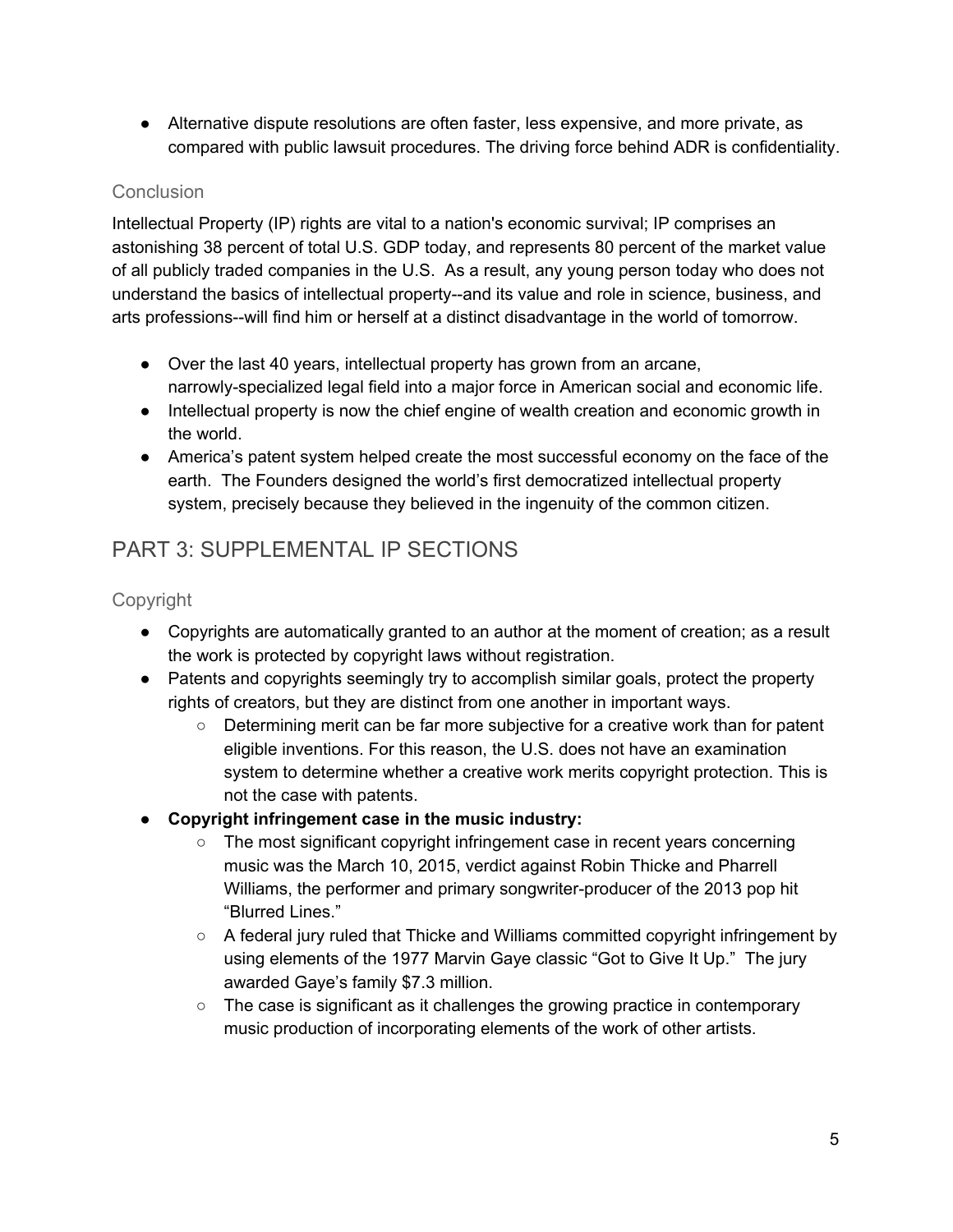# **Trademarks**

- The original purpose of a trademark was to indicate the origin of goods and services to protect the public from confusion.
	- Trademarks developed into guarantees of quality and an avenue for branding.
- **● Nike trademark "Swoosh" example:**
	- Nike's "Swoosh" logo plays a significant role in the company's \$106 billion shoe and apparel business.
	- Nike registered the logo with the U.S. Patent and Trademark Office in 1971. Nike founder paid a mere \$35 for the design but today, the logo is worth an estimated \$20 billion.
	- $\circ$  The logo is also recognized around the world as a symbol of Nike's quality workmanship and design. Also, its vital role in protecting Nike's market share and reputation explains why the company so strenuously protects its trademark rights from being infringed by counterfeiters.
- Trademarks offer similarities with other IP rights through
	- The power to encourage and reward creative enterprise.
	- $\circ$  The goal of marshaling the benefits of creative endeavor to the public good.
- Trademarks are different from other IP rights in three key areas:
	- The legal foundation comes from the commerce Clause of the Constitution, giving Congress the authority to regulate interstate commerce and enact whatever is necessary.
	- $\circ$  They are not limited in duration; trademarks are granted in perpetuity as long as they are not abandoned by the owner.
	- They exist only in conjunction with commercial activity. A trademark cannot be obtained by mere adoption, they can only be acquired through commercial use via the sale of goods and services.

# Trade Secrets

- Trade secret is an alternative and valuable way to protect intellectual property. Trade secret law requires that the intellectual property not be disclosed, whereas patent and trademark law require just the opposite.
- **Coca Cola trade secret example:**
	- $\circ$  The vault which holds the secret formula for Coca Cola may be the most valuable trade secret in the world.
	- $\circ$  The company presents the formula as a closely held trade secret only known by a few employees, as a key publicity, marketing, and intellectual property protection strategy.
- Advantages of trade secret law:
	- Trade secrets provides indefinite future protection, so long as the trade secret stays a secret.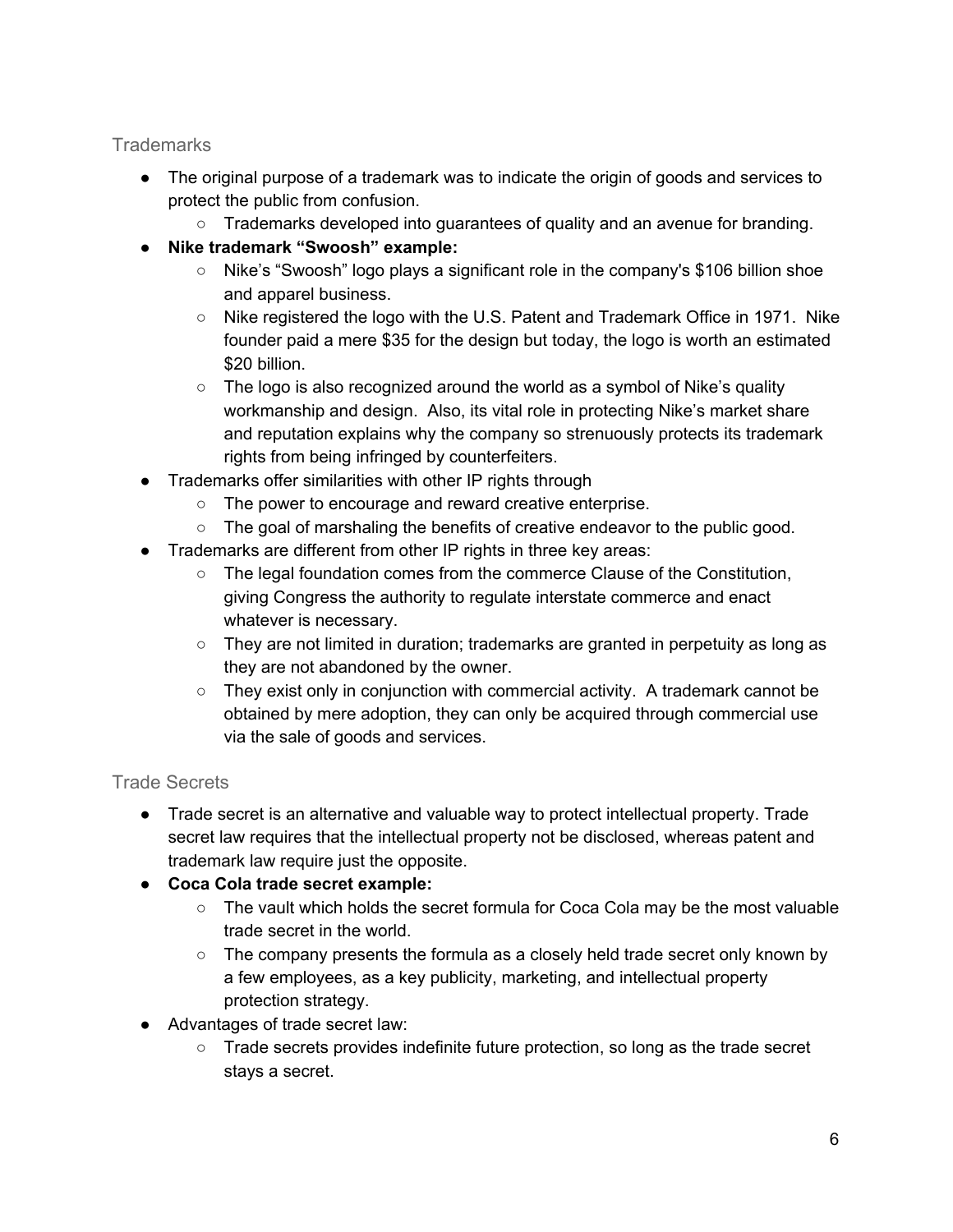- Trade secret protection prevents the disclosure or use of the trade secret by one whom the secret was disclosed in confidence.
- Disadvantages of trade secret law:
	- Trade secret law does not offer any protection against the use of the same intellectual property that is independently derived or reverse engineered by a competitor.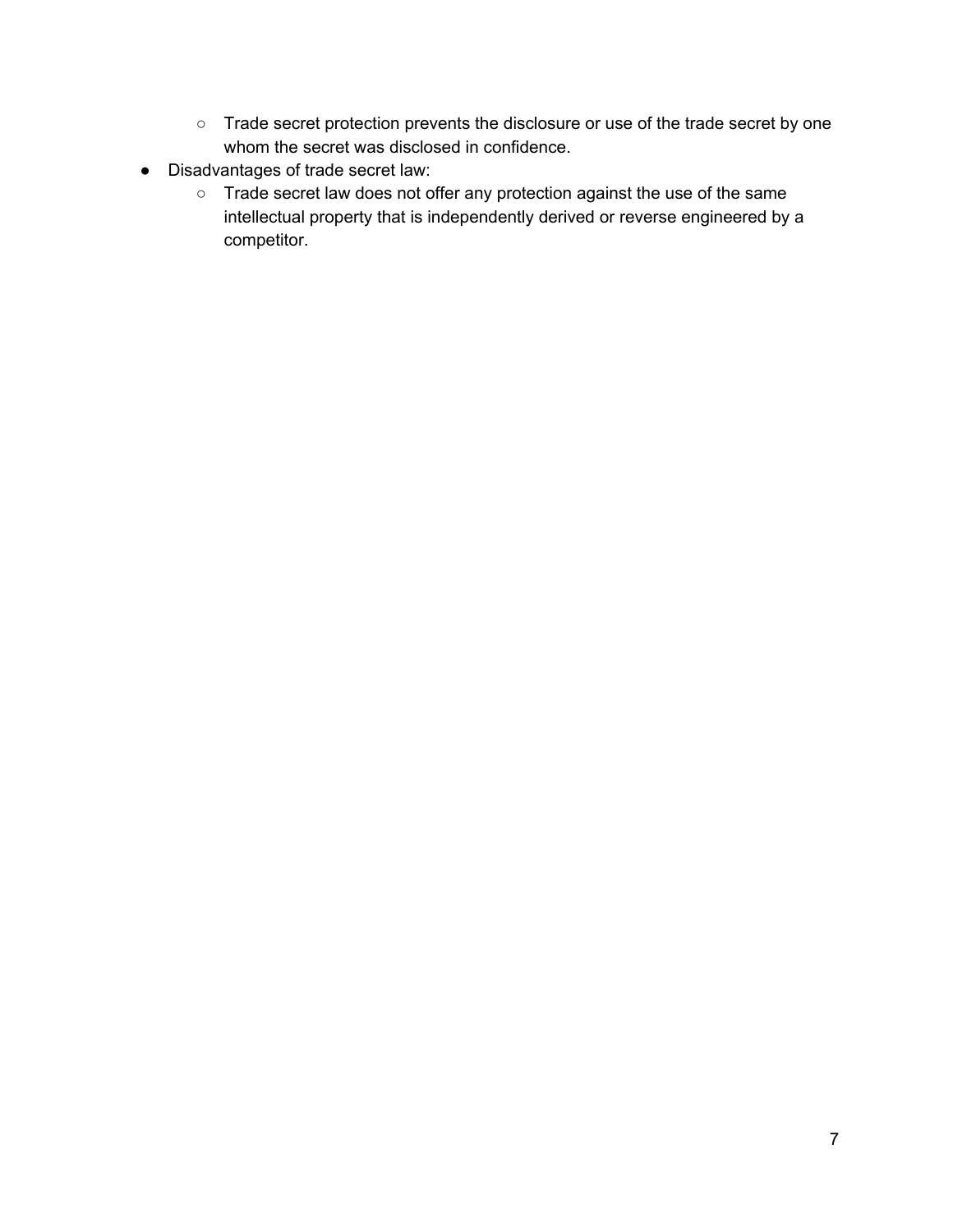#### **KEY TERMS**

**Arbitration** - is a process in which the parties to a dispute present arguments and evidence to a dispute resolution practitioner (the arbitrator) who makes a determination.

**Complaint** - A legal document filed that sets out why the filing party believes their claim against the defendant is valid.

**Copyrights -** A copyright is an intellectual property right granted by a government to the author of an original literary, dramatic, musical, artistic, or other eligible creative work.

**Defendant** - The party against which an action is brought.

**Design Patents -** A type of patent granted to protect new, original, and non-obvious ornamental designs for articles of manufacture.

**Intellectual Property -** Creations of intellect, such as inventions and artistic works.

**Litigation** - An action brought in court to enforce a particular right.

**Mediation** - Is simply an exchange between adversaries overseen by an individual with expertise and/or training in helping parties reach an agreement.

**Non-obviousness -** A patent requirement that ensures that the idea is inventive.

**Novelty -** A patent requirement that ensures that the idea is new.

**Patent -** A patent is an intellectual property right granted by the government of a nation to an inventor that gives him or her the exclusive right to the invention for up to 20 years, in exchange for disclosing the details of the new technology to society for its ultimate benefit.

**Patent Infringement** - Is a strict liability violation where you do not need to know that you are infringing a patent, or that a patent even exists to be liable for patent infringement.

**Plaintiff** - The party that brings a legal action or suit in a court.

**Processes** - or methods, are defined as a means to an end—either a means of doing something new, like being able to pay for purchases directly from your smartphone, or a new way of doing something old, like using "pinch, swipe, and zoom" gestures on a touchscreen, rather than clicking drop-down menus, to manipulate text and images on a smartphone.

**Products** - Are physical things, manufactures, or compositions of matter.

**Royalty** - Money by offered the alleged infringer a license to practice your invention

**Trademarks -** An intellectual property right granted by a government to an individual, business, or legal entity that creates and uses a distinctive word, name, symbol, or device to distinguish its products or